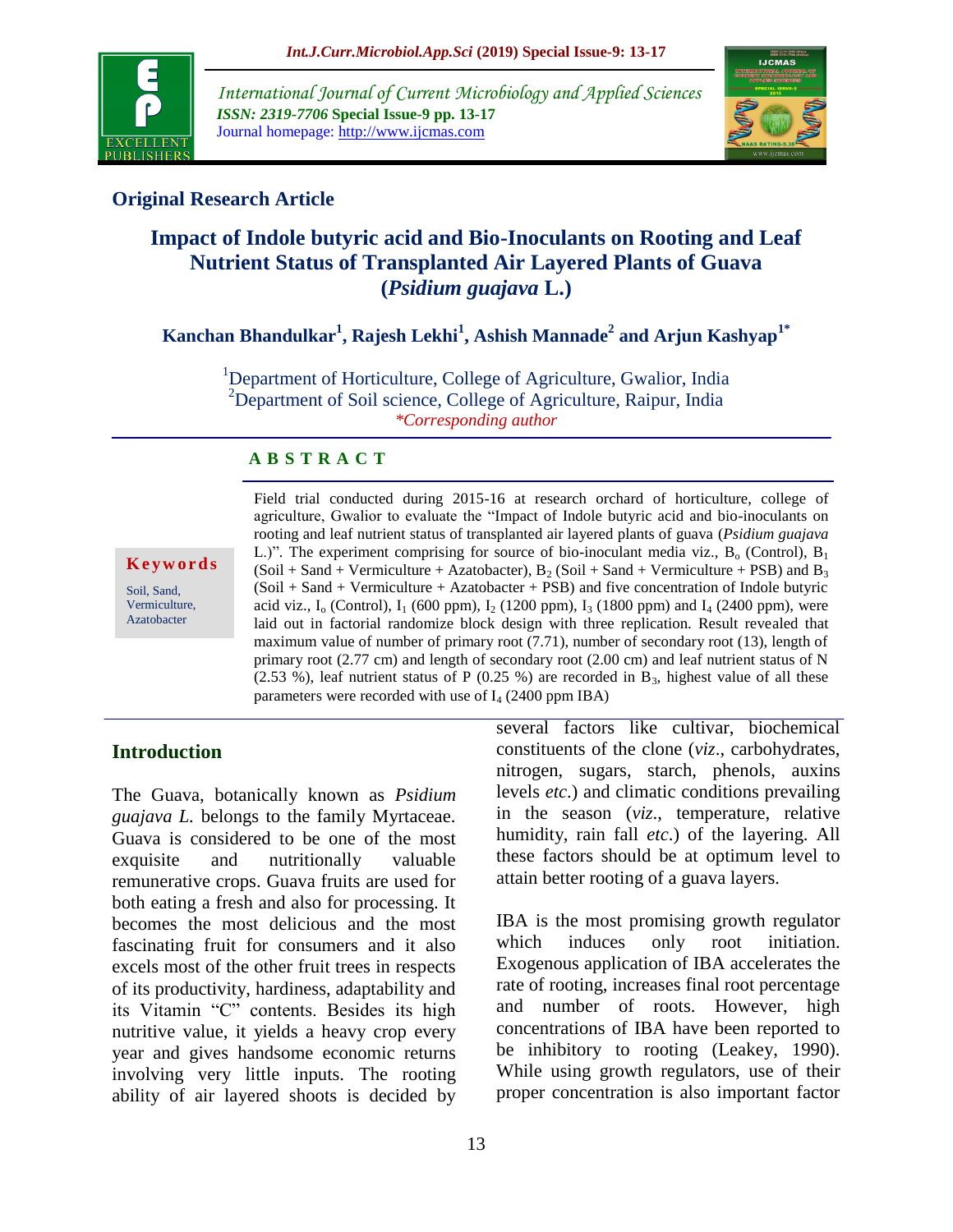because growth regulators used in excessive concentration for the species may result in cell injury or toxicity. This may nearly inhibit development or it may cause yellowing and dropping of leaves, blackening of stem and eventual death of cuttings. From standardization point of view, it is necessary to determine the suitable concentration of plant growth regulators for better performance of a layered plant by way of experimentation.

Air layering is one of the most important commercial methods in practice for propagation of guava. On account of the high population of mother plants per unit area, the shoots remain juvenile for long periods which affect the rooting ability of shoots. Air layering is a successful method of propagation in guava. Use of bio-regulators has helped in overcoming these problems. In the modern times, propagation techniques using growth regulators are being used to achieve more success. The rooting media like Sand, Soil, Peat moss, Vermi-compost, FYM, Coconut pith, Sphagnum moss are used to improve the scope of air layering in various fruit crops. Among different growth regulators, IBA, NAA in varied concentrations and mixtures have been found to be very effective in stimulation root initiation of layers of various fruit species (Sadhu *et al.,* 1972 and Ray and Chaterjee, 1996).

To find out the best concentration of the growth regulators and suitable bio-fertilizer for growing media treatment this can induce better survival of guava after detachment. Keeping in view the potentialities of growth promoting hormone and bio-fertilizers, the present experiment entitled "Impact of Indole butyric acid and bio-inoculants on rooting and leaf nutrient status of transplanted air layered plants of guava (*Psidium guajava*  L*.)"*

#### **Materials and Methods**

The present experiment entitled, "Impact of Indole butyric acid and bio-inoculants on rooting and leaf nutrient status of transplanted air layered plants of guava (*Psidium guajava* L.)" was carried out in the nursery area of Research Farm, Department of Horticulture, College of Agriculture, Gwalior during 2016-17. The experiment comparasing for source of bio-inoculant media viz.,  $B_0$  (Control),  $B_1$  (Soil + Sand + Vermiculture + Azatobacter),  $B_2$  (Soil + Sand + Vermiculture + PSB) and  $B_3$  (Soil + Sand + Vermiculture  $+A$ zatobacter + PSB) and five concentration of Indole butyric acid viz., I<sub>o</sub> (Control),  $I_1$  (600 ppm),  $I_2$  (1200 ppm),  $I_3$  $(1800 \text{ ppm})$  and  $I_4$   $(2400 \text{ ppm})$ , were laid out in factorial randomize block design with three replication. IBA concentration was prepared by mixing required volume at experimental site. The growing media were prepared after mixing the soil, vermi compost and sand in the ratio 2:1:1 and bio fertilizer are mixed *Azotobacter* 1ml per poly bag, however, PSB (Phosphate Solubilizing Bacteria) powder 10 gm per poly bag. The twenty air layered plants of guava were taken in each treatment. The leafless air layering's were dipped in different IBA solutions for about two minutes and planted in the intended growing media filled poly bags thereafter. After their planting the poly bags were placed in open conditions and irrigated in individually.

#### **Results and Discussion**

The data present in table revealed that the maximum number of primary and secondary roots per plant found  $(7.71 \text{ and } 13.00)$  in  $B_3$  $(Soil + Sand + Vermiculture + Azatobacter +$ PSB) which was significantly superior to other rooting media viz.,  $B_1$  (Soil + Sand + Vermiculture + Azatobacter),  $B_2$  (Soil + Sand + Vermiculture + PSB).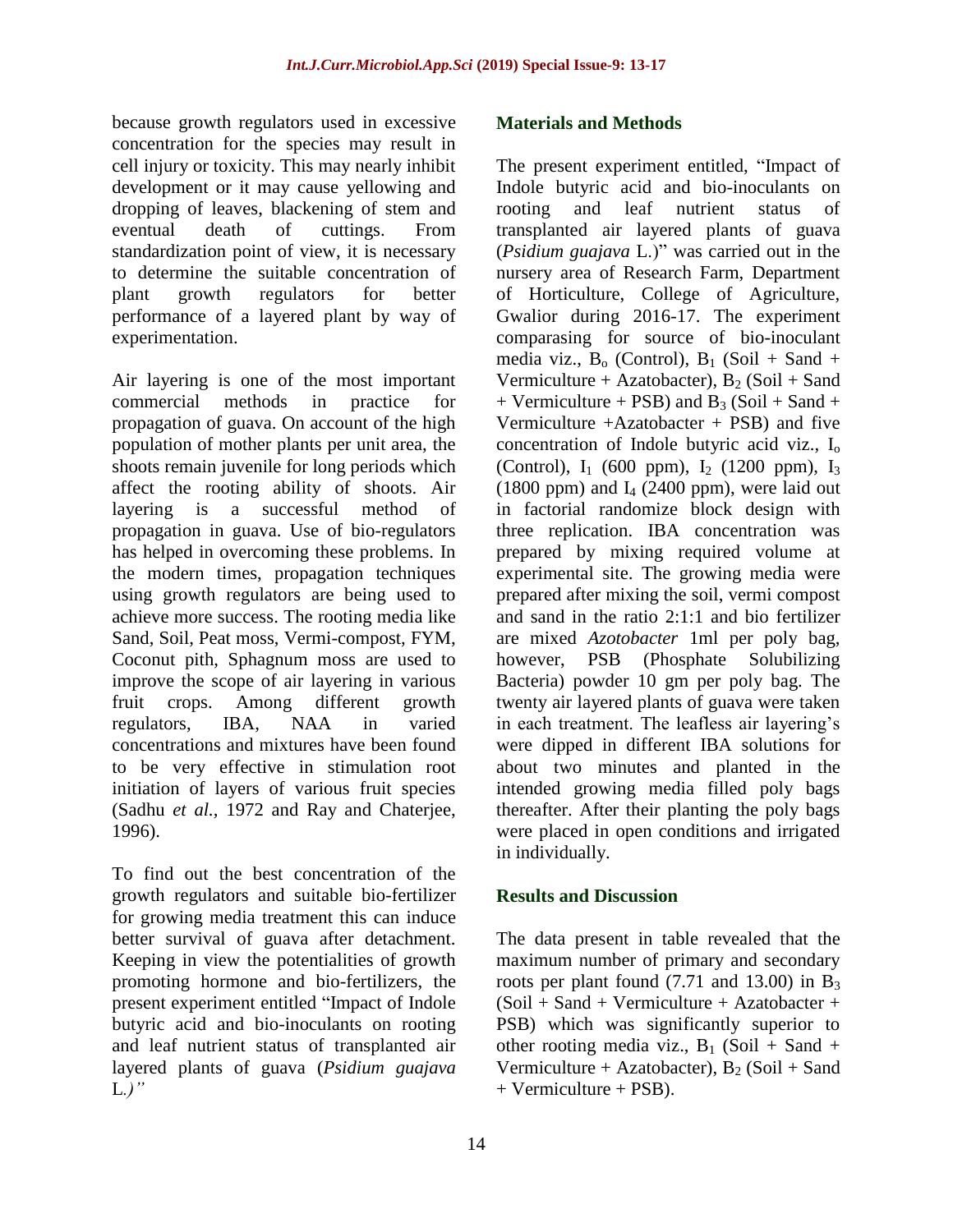|                                    | <b>Observations</b>                                                 |                                                     |                                      |                                      |                                  |                                   |
|------------------------------------|---------------------------------------------------------------------|-----------------------------------------------------|--------------------------------------|--------------------------------------|----------------------------------|-----------------------------------|
| <b>Treatments</b>                  | <b>Number</b><br><b>of</b><br>primary<br>roots<br>per<br>plant      | <b>Number of</b><br>secondary<br>roots per<br>plant | Length of<br>primary roots<br>$(cm)$ | Length of<br>secondary<br>roots (cm) | Leaf<br>nutrient<br>status $(N)$ | Leaf<br>nutrient<br>status<br>(P) |
| <b>Bio-innoculant</b>              |                                                                     |                                                     |                                      |                                      |                                  |                                   |
| $B_0$                              | 6.03                                                                | 8.22                                                | 2.42                                 | 1.47                                 | 2.03                             | 0.16                              |
| $B_1$                              | 6.76                                                                | 9.64                                                | 2.68                                 | 1.71                                 | 1.96                             | 0.23                              |
| B <sub>2</sub>                     | 6.83                                                                | 9.35                                                | 2.06                                 | 1.62                                 | 2.44                             | 0.24                              |
| $B_3$                              | 7.71                                                                | 13.00                                               | 2.77                                 | 2.00                                 | 2.53                             | 0.25                              |
| $S.Em \pm$                         | 0.30                                                                | 0.43                                                | 0.08                                 | 0.12                                 | 0.09                             | 0.01                              |
| $CD$ (at $5\%$ )                   | 0.85                                                                | 1.23                                                | 0.22                                 | 0.36                                 | 0.26                             | 0.04                              |
| <b>IBA</b><br>concentration        |                                                                     |                                                     |                                      |                                      |                                  |                                   |
| $I_0$                              | 5.78                                                                | 8.91                                                | 2.03                                 | 1.37                                 | 1.85                             | 0.20                              |
| $I_1$                              | 6.92                                                                | 9.61                                                | 2.27                                 | 1.57                                 | 2.19                             | 0.21                              |
| I <sub>2</sub>                     | 6.82                                                                | 9.83                                                | 2.33                                 | 1.64                                 | 2.36                             | 0.22                              |
| $I_3$                              | 7.05                                                                | 10.72                                               | 2.74                                 | 1.84                                 | 2.23                             | 0.24                              |
| I <sub>4</sub>                     | 7.58                                                                | 11.19                                               | 3.05                                 | 2.08                                 | 2.57                             | 0.23                              |
| $S.Em \pm$                         | 0.33                                                                | 0.48                                                | 0.09                                 | 0.14                                 | 0.10                             | 0.01                              |
| $CD$ (at $5\%$ )                   | 0.95                                                                | 1.38                                                | 0.25                                 | 0.40                                 | 0.29                             | 0.04                              |
| $I_0$ - Control<br>$I_1$ - 600 ppm | $B_0$ - Control<br>$B_1$ - Soil + Sand + Vermiculture + Azatobacter |                                                     |                                      |                                      |                                  |                                   |

 $B_1$  - Soil + Sand + Vermiculture + Azatobacter  $B_2$  - Soil + Sand + Vermiculture + PSB

 $B_3$  - Soil + Sand + Vermiculture +Azatobacter + PSB

 $I_2$  - 1200 ppm<br> $I_3$  - 1800 ppm<br> $I_4$  - 2400 ppm

15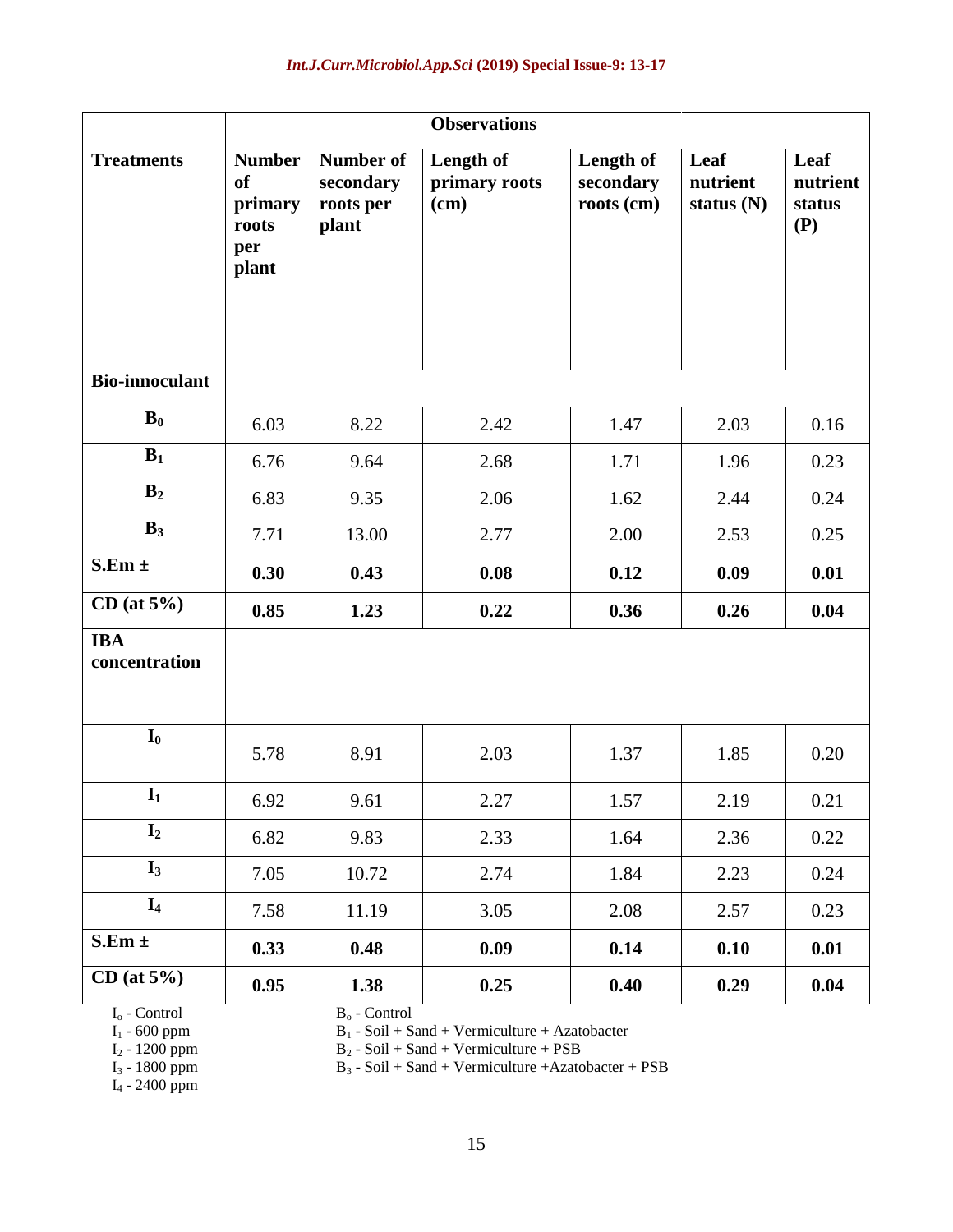The minimum number of primary and secondary roots was found (6.03 and 8.22) in  $B_0$  (Control). The application of  $I_4$  (2400) ppm) of IBA showed significant influence on number of primary and secondary roots per plant as a compare to other concentrations of IBA viz.,  $I_1$  (600 ppm),  $I_2$ (1200 ppm) and  $I_3$  (1800 ppm). Maximum number of primary and secondary roots observed  $(7.58 \text{ and } 11.19)$  in  $I_4$   $(2400 \text{ ppm})$ and minimum observed (5.78 and 8.91) in control.

The length of primary and secondary roots was significantly influenced by bioinoculants. The maximum length of primary and secondary roots was observed (2.77 and 2.00 cm) in  $B_3$  (Soil + Sand + Vermiculture + Azatobacter + PSB) which was followed by  $B_1$  and  $B_2$  and the minimum length of primary and secondary roots was observed  $(2.42$  and 1.47 cm) in B<sub>0</sub> control.

In the case of IBA concentration  $I_4$  showed the higher length (3.05 and 2.08 cm) of primary and secondary roots. It was followed by  $I_3$ ,  $I_2$  and  $I_1$  and the minimum length of primary and secondary roots was observed (2.03 and 1.37 cm) in  $B_0$ . These findings are in close conformity with those of Costa *et al.,* (2003) in guava cvs. Rica and Kumagai, Lal *et al.,* (2007) in Sardar.

The optimum concentration of IBA must have caused the mobilization of carbohydrate and nitrogen with the presence of cofactors at wounding portion, which help better root initiation, number of roots per shoots and average root length (Lal *et al.,* 2007). The growing of guava air layers in polybags containing  $B_3$  growing media (Soil + Sand + Vermicopost + Azotobacter + PSB) significantly improved the number of primary and secondary root, length of primary and secondary root recorded in the guava plants Singh *et al.,* (2007).

The leaf nutrient status of guava air layered plant N and P are influenced by bioinoculants and IBA solution. The maximum leaf nutrient status of N and P was recorded  $(2.53 \text{ and } 0.25 \text{ %})$  in B<sub>3</sub> (Soil + Sand + Vermicopost + Azotobacter + PSB) which was followed by  $B_2$  and  $B_1$  and the minimum leaf nutrient status of N and P was recorded (2.03 and 0.16 %) in  $B_0$  (Control). In the case of IBA concentration  $I_4$  showed the maximum  $(2.57 \text{ and } 0.23 \%)$  leaf nutrient status of N and P and minimum in  $I_0$ (1.81 and 0.20 %). The incorporation of *Azotobacter* and PSB irrespective proportion of soil and sand  $B_3$  has significantly improved the N and P contents in guava leaves. In the studies of Paroha *et al.,*  (2001), the seedling of teak inoculated with PSB and *Azotobacter* displayed improved maximum N uptake as compared to control. The leaf nutrient status did not follow any systematic pattern in respect of IBA concentration,  $I_4$  and  $I_3$  proved relatively better in respect of this trait (N and P). Lal *et al.,* (2007) suggested the good success of rooted stooled shoots may be due to welldeveloped root system, which might cause the better absorption of water and mineral nutrients from the soil.

### **References**

- Costa, Jr.; Walter Henrique da; Scarpare Filho; Joao, Alexio and Bastos, Debora Costa (2003). Stock plant shading and indole butyric acid in the rooting of *Psidium guajava L.* cv. Ogawa rootstocks in root plugs. *Brazilian Magazine of fruit Culture,*  25(2):301-304
- Lal, S., Tiwari, J. P., Awasthi, P. and Singh, G. (2007). Effect of IBA and NAA on rooting potential of stooled shoots of guava (*Psidium guajava* L.) cv. Sardar. Acta Hort., (735): 193-196.
- Leakey, R.R.B. (1990). *Naucleadiderrichii*: